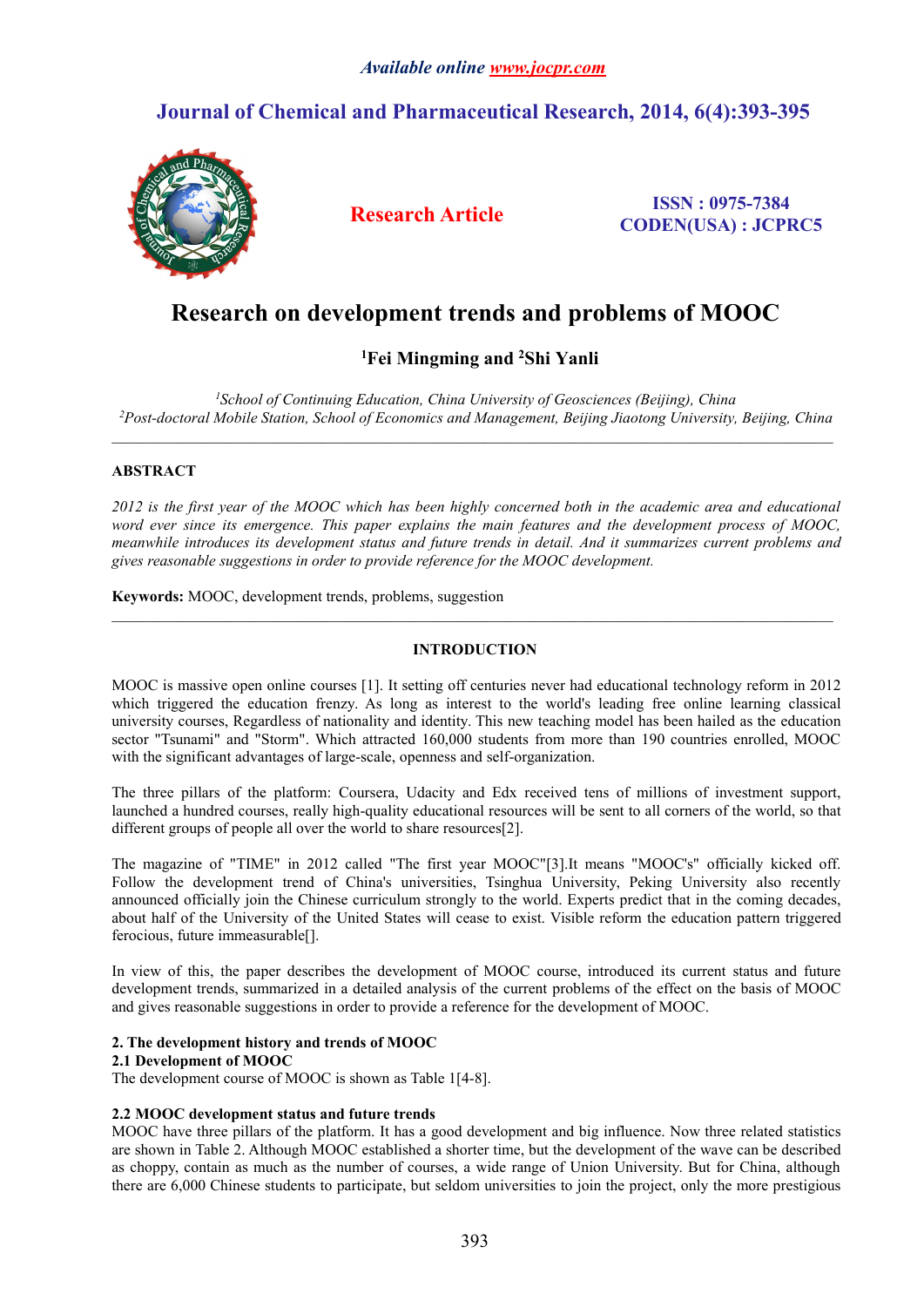Tsinghua University, Fudan University, Chinese University of Hong Kong, National Taiwan University and Shanghai Jiaotong University, and involved the number numbered courses.

*\_\_\_\_\_\_\_\_\_\_\_\_\_\_\_\_\_\_\_\_\_\_\_\_\_\_\_\_\_\_\_\_\_\_\_\_\_\_\_\_\_\_\_\_\_\_\_\_\_\_\_\_\_\_\_\_\_\_\_\_\_\_\_\_\_\_\_\_\_\_\_\_\_\_\_\_\_\_*

| <b>YEARS</b> | <b>DEVELOPMENT</b>                                                                           |
|--------------|----------------------------------------------------------------------------------------------|
| 1989         | University of Phoenix was launched online degree program                                     |
| 1994         | University of Pennsylvania launched the online discussion                                    |
| 2000         | UK government-funded UK E-universities Worldwide Limited                                     |
| 2001         | MIT implementation OCW(Open Course Ware)plan, all schools open courseware                    |
| 2002         | United Nations posed (Open Educational Resources, OER)                                       |
| 2005         | Open Course Ware Consortium, OCWC was established                                            |
| 2008         | Manny Toro University offered Connectivism and Connective Knowledge                          |
| 2009-2011    | Emphasis on connectivity, collaborative learning and networking knowledge construction cMOOC |
| 2012         | xMOOC, Platform has three pillars Coursera, Udacity and Edx                                  |

#### **Table 1 MOOC generated in the course of development**

#### **Table 2 Development status of the three pillars of the platform**

| <b>NAMES</b> | Organizers            | Number of university | Course Number | Interactive<br>mode | Results              |
|--------------|-----------------------|----------------------|---------------|---------------------|----------------------|
| Coursera     | Stanford(2011)        | 30                   | 204           | 1400                | Credit certificate   |
| city         | Stanford(2011)        | many                 |               | 450                 | certificates         |
| Edx          | MIT and Harvard(2012) | many                 |               | Regional gatherings | Employment programme |

According to the survey, the top level in the nearfuture, the University of Mexico, Canada, Europe, Singapore, Japan and Australia will also join the ranks of MOOC, will also add Chinese, French, Spanish and Italian in four medium of instruction. I can safely speculate that in the future there will be more countries, more students to participate in the ranks to MOOC, improve the mechanism to form a multi-lingual teaching truly global resource sharing, national continuing education[9-10].

### **3. Problems and Recommendations**

Despite widespread concern MOOC academia and education, and has been rapid development in the past two years, but as a new thing, its mechanism is not perfect, are not considered mature, existing problems will affect its future development and growth. In view of this, the paper summarizes the MOOC problems exist in the development and give suggestions.

### **3.1 Problems**

First, credibility is yet to be improved. MOOC have not face to face teaching, so the usual assignments, tests and final examination exist "for learning" and "cheating" phenomenon, how to ensure the credibility of the participants received a certificate of the last to be further explored. Prevent counterfeiting are problems with worthy long-term focus and solve.

Second, the quality of teaching needed to be fully protected. In real life, small classes generally have good results, but the massive MOOC teaching methods, the number of participants up to tens or even hundreds of thousands. Then the face of such a huge community involvement, how to ensure the quality of teaching and supervision of concern, in the future we need to propose appropriate coping strategies to ensure the quality of teaching.

Third, the evaluation criteria should be specific. For MOOC final assessment should be given to specific standards, science and engineering courses can be rated by doing the assessment exam questions, and for liberal arts appreciation classes or courses, how to assess their level needs to continue to discuss making MOOC more standardized.

The fourth is "individualized" easy problem. MOOC large-scale participation, so that the participants around the world to become the door of students, and thus the lack of regional differences, it can't achieve individualized. Manufacture of large quantities will reduce to the characteristics of the development of innovative and individuals.

The fifth is the both quality education and capacity building. Only through measure student achievement is not enough. We must focus on training capacity MOOC education system should be improved to make it more complete in this comprehensive quality requirements so high society.

The Sixth is an urgent need to break the limitations of the language of instruction. Current MOOC courses are mostly English teaching, but for students who are weak in English, there is a big challenge learning courses. So it is a serious problem how to break the limitations of language teaching.